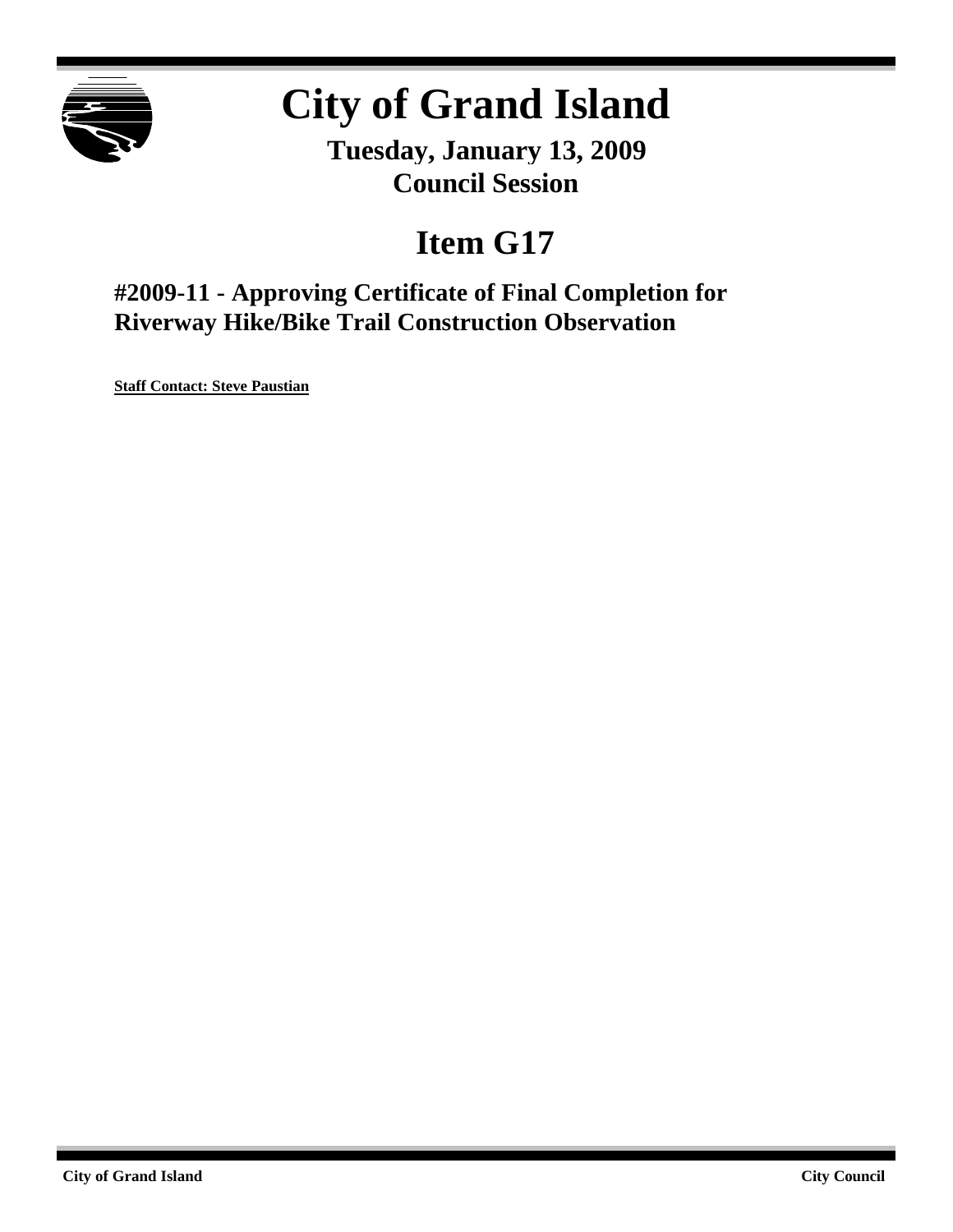## **Council Agenda Memo**

| <b>From:</b>    | <b>Steve Paustian, Parks and Recreation Director</b>                                        |  |
|-----------------|---------------------------------------------------------------------------------------------|--|
| <b>Meeting:</b> | January 13, 2009                                                                            |  |
| Subject:        | Certificate of Final Completion-Riverway Hike/Bike<br><b>Trail Construction Observation</b> |  |
| Item $\#$ 's:   | $G-17$                                                                                      |  |
| $Presenter(s):$ | <b>Steve Paustian, Parks and Recreation Director</b>                                        |  |

### **Background**

A contract was entered into with Olsson Associates on September 11, 2007 to construct the Riverway Hike/Bike Trail.

## **Discussion**

All work associated with this contract has been completed and it is appropriate at this time to close out the contract.

## **Alternatives**

It appears that the Council has the following alternatives concerning the issue at hand. The Council may:

- 1. Move to approve
- 2. Refer the issue to a Committee
- 3. Postpone the issue to future date
- 4. Take no action on the issue

## **Recommendation**

City Administration recommends that the Council approve the certificate of final completion and make final payment to Olsson Associates in the amount of \$1,297.27.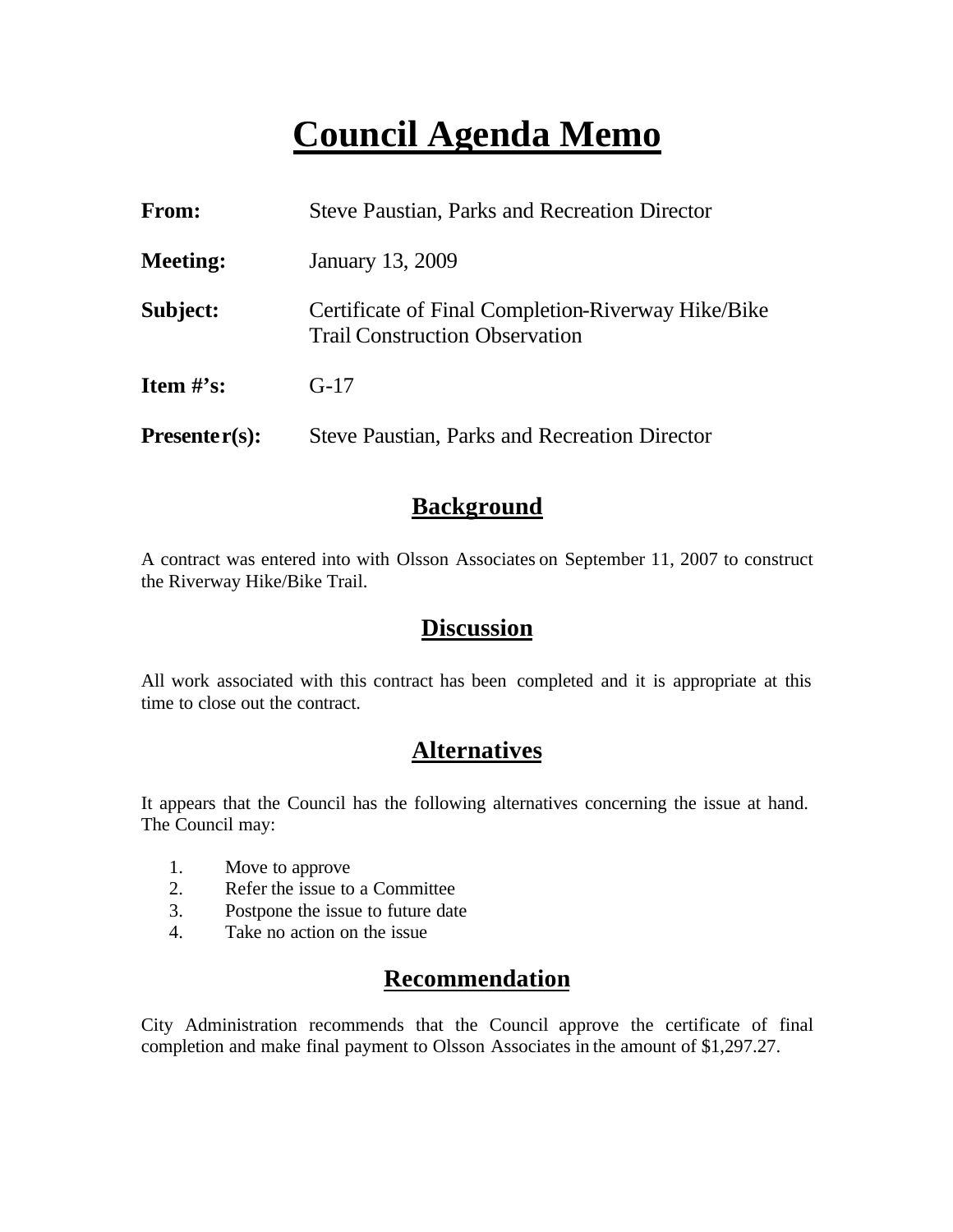## **Sample Motion**

Move to close out the contract with Olsson Associates and make final payment in the amount of \$1,297.27 to Olsson Associates for the engineering observation of the Riverway Hike/Bike Trail.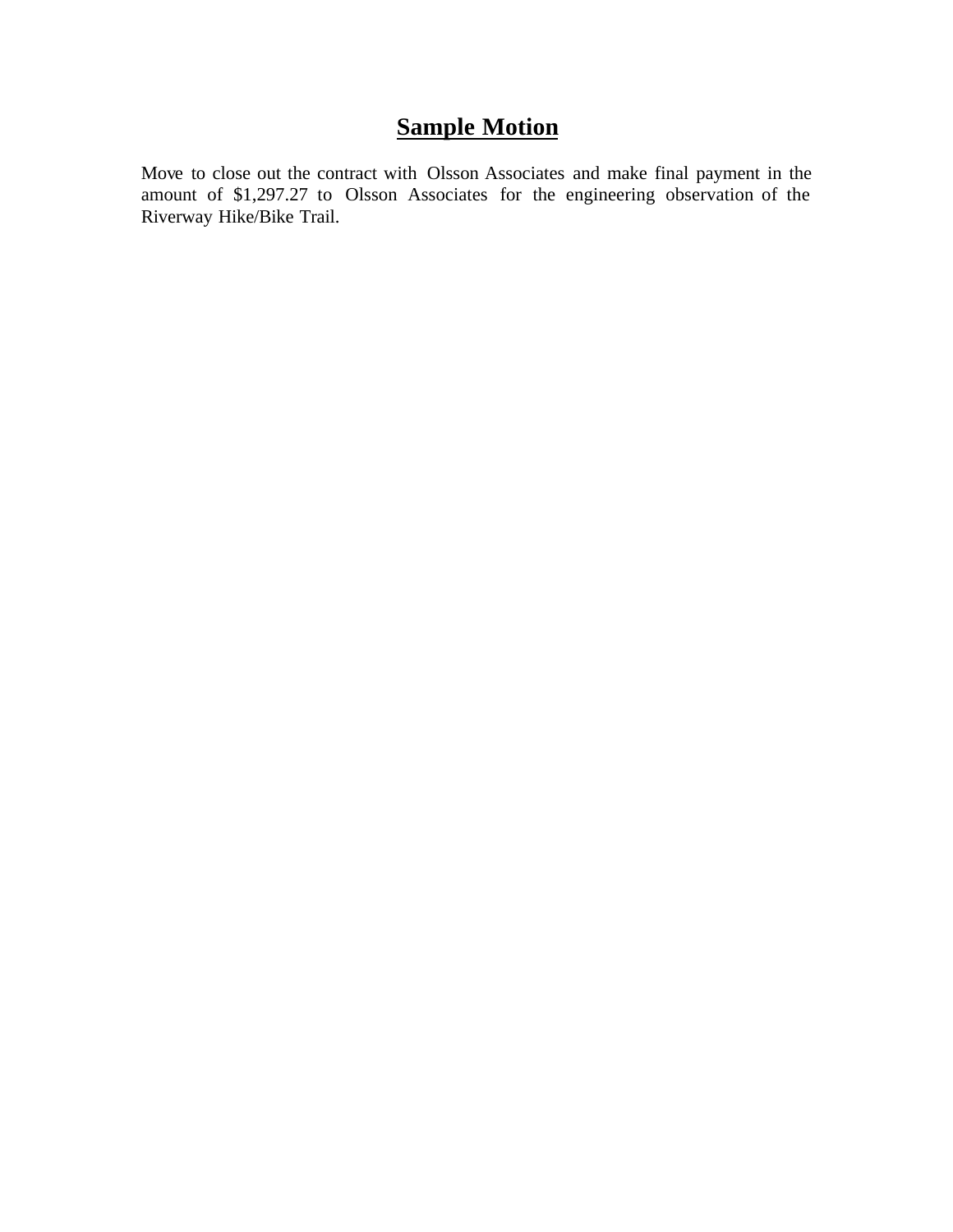#### **CERTIFICATE OF FINAL COMPLETION AND ACCEPTANCE**

#### RIVERWAY HIKE/BIKE TRAIL **CONSTRUCTION OBSERVATION** PROJECT STPB 40-(53) C.N. 42428

#### CITY OF GRAND ISLAND, NEBRASKA **JANUARY 13, 2009**

#### TO THE MEMBERS OF THE COUNCIL **CITY OF GRAND ISLAND** GRAND ISLAND, NEBRASKA

This is to certify that the Riverway Hike/Bike Trail Construction Observation has been fully completed by Olsson Associates of Grand Island, NE under contract dated September 11, 2007. The scope of the project was decreased by \$809.52. All other work has been completed in accordance with the terms, conditions, and stipulations of said contract and complies with the contract, the plans, and the specifications. The work is hereby accepted for the City of Grand Island, Nebraska, by the Parks and Recreation Director in accordance with the provisions of the terms of the above said contract.

Respectfully submitted,

**Steve Paustian** Parks & Recreation Director

TO THE MEMBERS OF THE COUNCIL CITY OF GRAND ISLAND

**GRAND ISLAND, NEBRASKA** 

I hereby recommend that the Certificate of Final Completion and Acceptance be approved and warrants issued from Account No. 40044450-90031 to Olsson Associates in the final payment amount of \$1,297.27.

Respectfully submitted,

Margaret Hornady Mayor